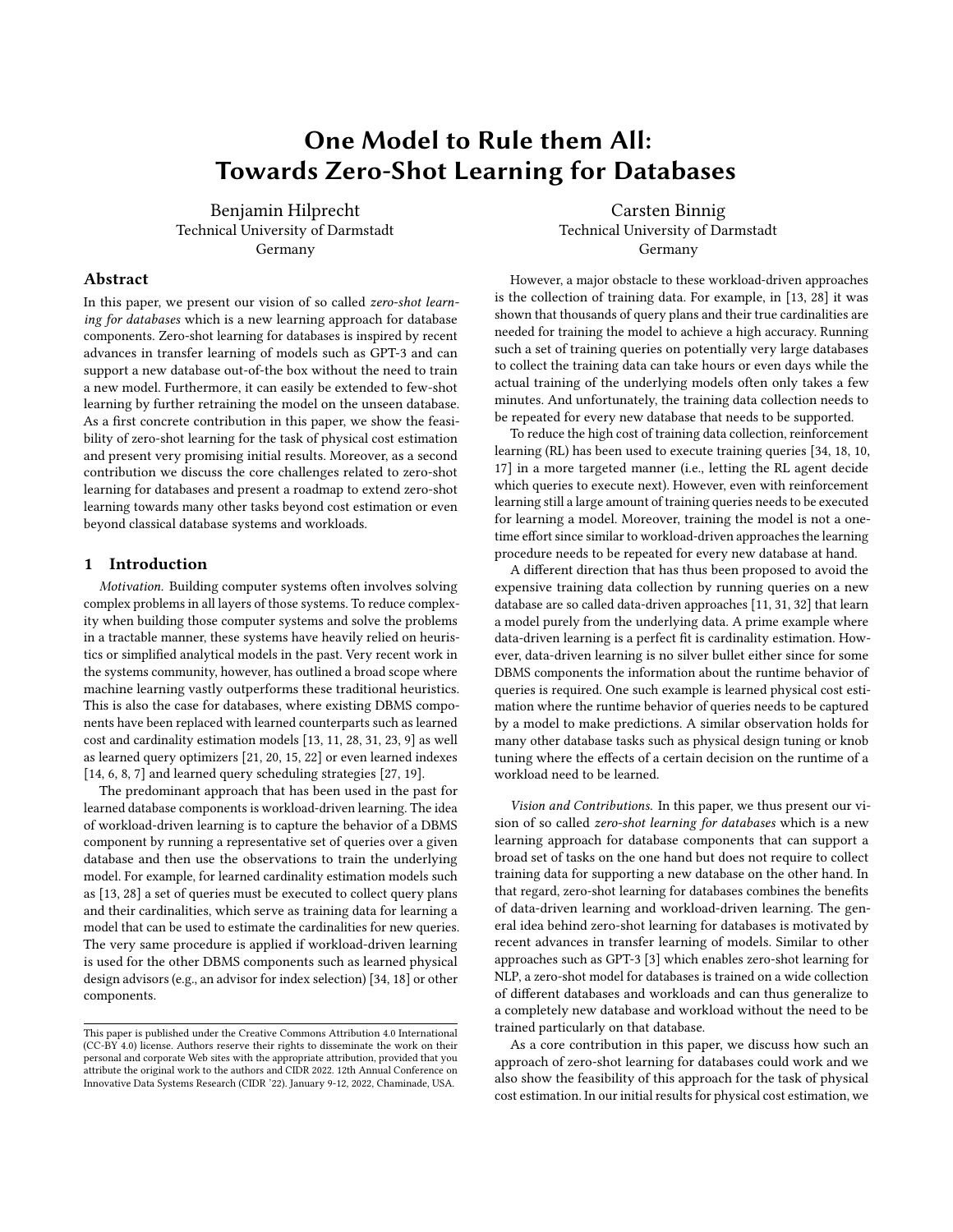show that zero-shot models can significantly outperform workloaddriven approaches even when providing workload-driven models with a large number of training queries for a particular database at hand whereas zero-shot models can support them out-of-the-box. Moreover, we believe that the real power of zero-shot learning stems from the fact that it is a general principle that can be used for various learned database tasks. For example, we already have initial promising results suggesting that zero-shot learning can not only be used for physical cost estimation on a new database but also for physical design tuning and, in particular, index selection on a database the model has not seen before.

Finally, an important aspect of zero-shot models is that zero-shot learning can easily be extended to few-shot learning. Hence, instead of using the zero-shot model out-of-the box (which already can provide good performance), one can fine-tune the model with only a few training queries on an unseen database or task. Compared to workload-driven learning, few-shot learning will require way fewer training queries for adaptation since the general system behavior is already internalized by the zero-shot model.

Outline. The remainder of this paper is structured as follows: Section [2](#page-1-0) first gives an overview of zero-shot learning for databases and discusses the core challenges related to zero-shot learning. Section [3](#page-3-0) then discusses the case study of using our approach for learning a zero-shot physical cost model. Moreover, in this section we also present our initial experimental results. Afterwards, Section [4](#page-4-0) discusses a research roadmap for zero-shot learning for databases beyond cost estimation. Finally, we conclude with a peak into the future in Section [5.](#page-5-0)

# <span id="page-1-0"></span>2 Zero-Shot Learning for Databases

In this section, we first give a brief overview of how zero-shot learning for databases works in general and then discuss the core challenges related to enable this approach in an efficient manner.

#### 2.1 Overview of the Approach

Figure [1](#page-1-1) shows the high-level idea that is behind our vision of zero-shot learning for databases. During the learning phase, similar to workload-driven learning, for zero-shot learning we have to execute a representative workload and collect training data.

The main difference to workload-driven learning though, which makes our approach attractive, is that zero-shot models generalize to unseen databases out-of-the-box. To allow a zero-shot model to make predictions about unseen databases without the need to retrain the model for this particular database, we provide a new method of representing queries as we discuss below (cf. Key Challenges). This transferable representation is at the core of learning zero-shot models in a generalizable way and thus enables them to make predictions for queries on a new database (e.g., for physical cost estimation) that the model has never seen before.

Moreover, for being able to generalize to new databases, a zeroshot model is trained on different databases. While this might seem to cause high upfront costs before a zero-shot model can be used, it is important to note that the training data collection is a onetime-effort which is very different from workload-driven learning that needs to collect training data for every new database a model should support. Moreover, cloud database providers such as AWS,

<span id="page-1-1"></span>

Figure 1: Overview of zero-shot learning for databases. In line with other zero-shot approaches such as GPT-3 which enables zero-shot learning for NLP, a zero-shot model for databases can generalize to a completely new database and workload without the need to be trained on that particular database.

Microsoft, or Google, typically already have significant amounts of such information available since they keep logs of their customer workloads and could thus apply zero-shot learning right away without the need to collect training data in the first place.

Finally, a last important aspect is that zero-shot learning is not only generalizable across databases but is a new learning approach that can be applied to a variety of database tasks that range from physical cost estimation, design tuning or knob tuning to query optimization and scheduling as we discuss in Section [3](#page-3-0) and Section [4.](#page-4-0) To enable zero-shot models to generalize to different tasks though, the models need to be capable of capturing not only information about query plans and their runtimes but also information about other aspects (e.g., how indexes or changes in the database configuration influence the query runtime) as we discuss later.

#### 2.2 Key Challenges

Enabling zero-shot learning for databases comes with various research challenges. In the following, we discuss the key challenges that we think are at the core to make zero-shot learning for databases efficient and accurate.

Transferable Representation of Database and Queries. State-of-theart workload-driven models [\[13,](#page-6-0) [28\]](#page-6-2) can only leverage training data from a single database and thus they cannot simply be trained on a variety of databases to obtain zero-shot models. The reason is that the query representation is not transferable to an unseen database. For instance, attributes names (e.g., those used in filter predicates) are typically encoded using a one-hot encoding assigning each column present in the database a specific position in a feature vector. Hence, the column production\_year of the IMDB dataset might be encoded using the vector  $(0, 1, 0)$  (assuming that there are only three columns in total). If the same model is now used to predict query costs for the SSB dataset, the second column in the database might be region, which has very different semantics (i.e., very different data distributions or even a different data type). As such, cost models based on non-transferable representations will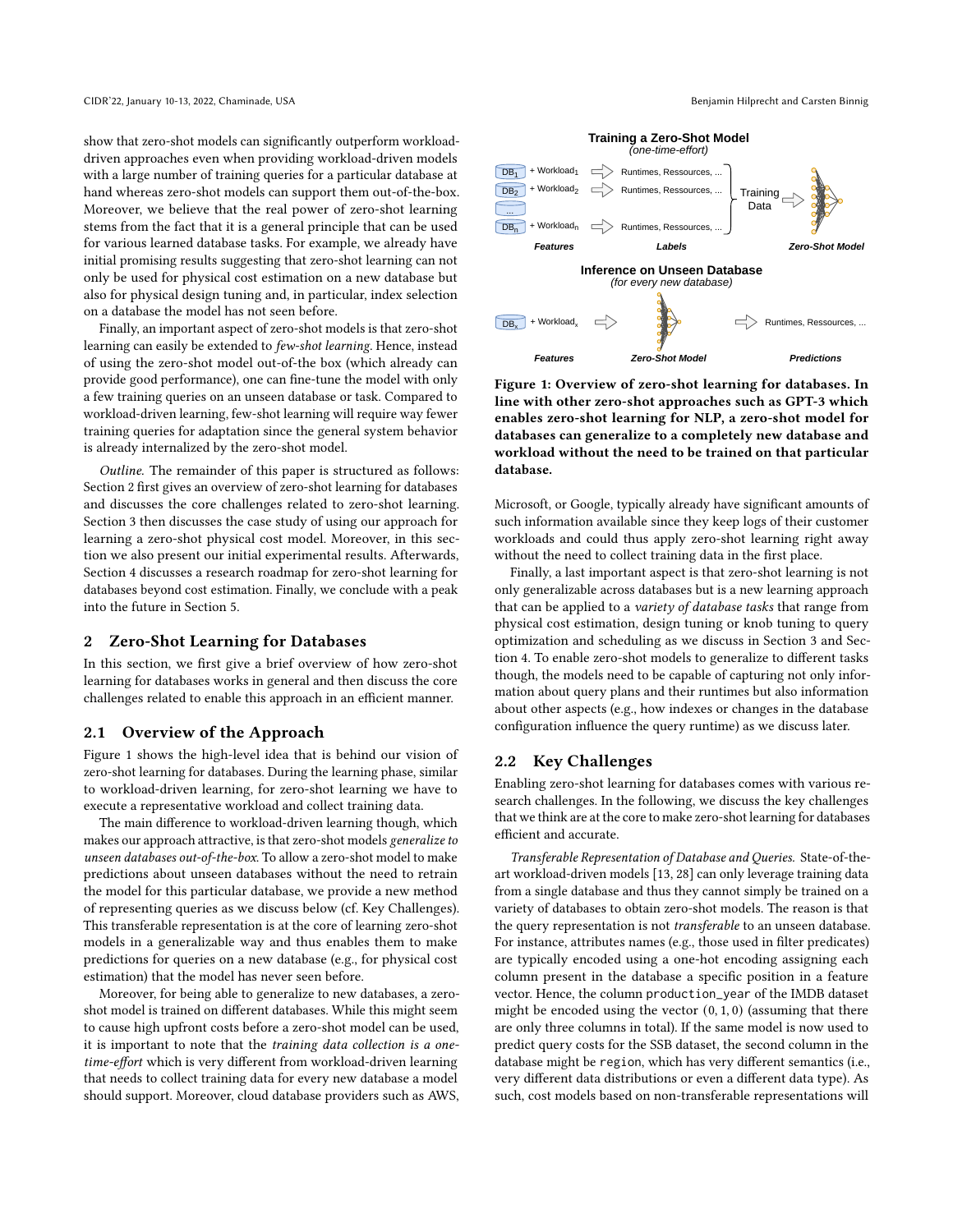#### **Zero-Shot Encoding** *(Transferable Representation)*

<span id="page-2-0"></span>

#### **Example Query**

SELECT MIN(t.production\_year) FROM movie\_companies mc, title t WHERE t.id=mc.movie\_id AND t.production\_year>1990 AND mc.company\_type\_id=2;

Figure 2: Graph encodings with transferable features as a zero-shot encoding. The query is represented as a graph with different node types (for plan operators, predicates, tables, columns etc.) and nodes are annotated with transferable features. The representation allows the model to generalize across databases since features remain consistent.

produce estimates that are most likely way off. In fact, such nontransferable feature encodings are used in various places of query representations such as table names as part of plan operators or literals in filter predicates. Hence, for zero-shot models we require a novel representation of queries that is transferable across databases while still being expressive enough to enable accurate estimations.

We will now introduce query graph encodings with transferable features (cf. Figure [2\)](#page-2-0) which generalize across databases and have the potential to be applied in various zero-shot learned database components. While graph-based encodings have already been used to represent query plan operators and predicates [\[28\]](#page-6-2), we in contrast encode the entire query as a graph (including tables, columns etc.) and use transferable features per node allowing models using this representation to generalize across databases. For instance, an involved column production\_year would now be represented using a graph node with transferable features (e.g., the data type). If the same model is now deployed for a different database such as SSB, the corresponding columns would be represented using different graph nodes with their corresponding data characteristics and thus the representation is not inconsistent for different databases (in contrast to one-hot encodings of columns).

While the previously presented representation already allows to represent queries in a very expressive way, extensions might be necessary depending on the specific task that should be solved. When designing a representation for a specific task, it is important that the representation (i) captures all important aspects such that the models are able to solve the task at hand and (ii) that the representation is consistent for different databases (i.e., transferable).

Training Data Collection and Robustness. A second key challenge to enable zero-shot learning is clearly the training data collection for learning a zero-shot cost model. Here an important question is how many and which databases and workloads a zero-shot model needs to observe during training to make robust decisions on unseen databases. As we show in our initial experiments for zero-shot cost estimation in Section [3,](#page-3-0) for example, already a relatively small number of databases along with the respective workload information (e.g., the featurized query plans and runtimes) is sufficient to generalize robustly and even outperform existing workload-driven approaches. However, clearly we need to develop more theoretical foundations to help guide us as to whether or not a zero-shot model has seen sufficiently many databases and queries.

One way to address this could be to evaluate the model on test databases that have not been used during training similar to the common practice in machine learning to evaluate a model on a holdout set. While this could provide an initial model validation, clearly more theoretical foundations are needed depending on the concrete task. A related question in this respect is how to create the training databases and workloads if they are not yet available (as for cloud providers). An interesting direction here is to use a synthetic approach and generate databases / workloads with different characteristics.

Separation of Concerns. Finally, a last important aspect of zeroshot models is to decide what should be learned by the model to fulfill its core promise and when to separate concerns. For example, workload-driven approaches often prefer end-to-end learning, i.e., to make predictions for a query plan (e.g., the runtime), they internalize both the data characteristics (e.g., the data size and distributions) as well as the system characteristics (e.g., the runtime complexity of database operators) in one model.

However, since the data characteristics can be entirely different for a new database, such an end-to-end approach will not work for zero-shot learning. Hence, we suggest that data characteristics for zero-shot learning should be captured by separate data-driven models (such as [\[11,](#page-6-1) [31\]](#page-6-3)). For example, a feature that can be captured by a data-driven model are the input- and output-cardinalities of operators in a query plan. That way, when using cardinalities as input features for the zero-shot models, these models learn to predict the runtime behavior of operators based on input/output sizes that can be derived for any database which again enables a transferable representation of queries that does not depend on the concrete data distribution of a single database.

One could now argue that this violates the core promise of zeroshot learning since data-driven models need to be learned for each new database. However, data-driven models can be derived from a database without running any training query and typically a sample of the database is enough to train these models. Moreover, for cardinality estimation we could even use simple non-learned estimators (e.g., histograms) as input for the zero-shot models. As we show in our initial results in Section [3,](#page-3-0) even those simple estimators often provide sufficient evidence for our zero-shot cost models to produce accurate estimates.

To summarize, a key question in this context is to decide what a zero-shot model should learn and which aspects should be treated separately. Clearly a guide for this question is to think about what is tied to a particular data distribution and which aspects hold in general which should then be included in the zero-shot model.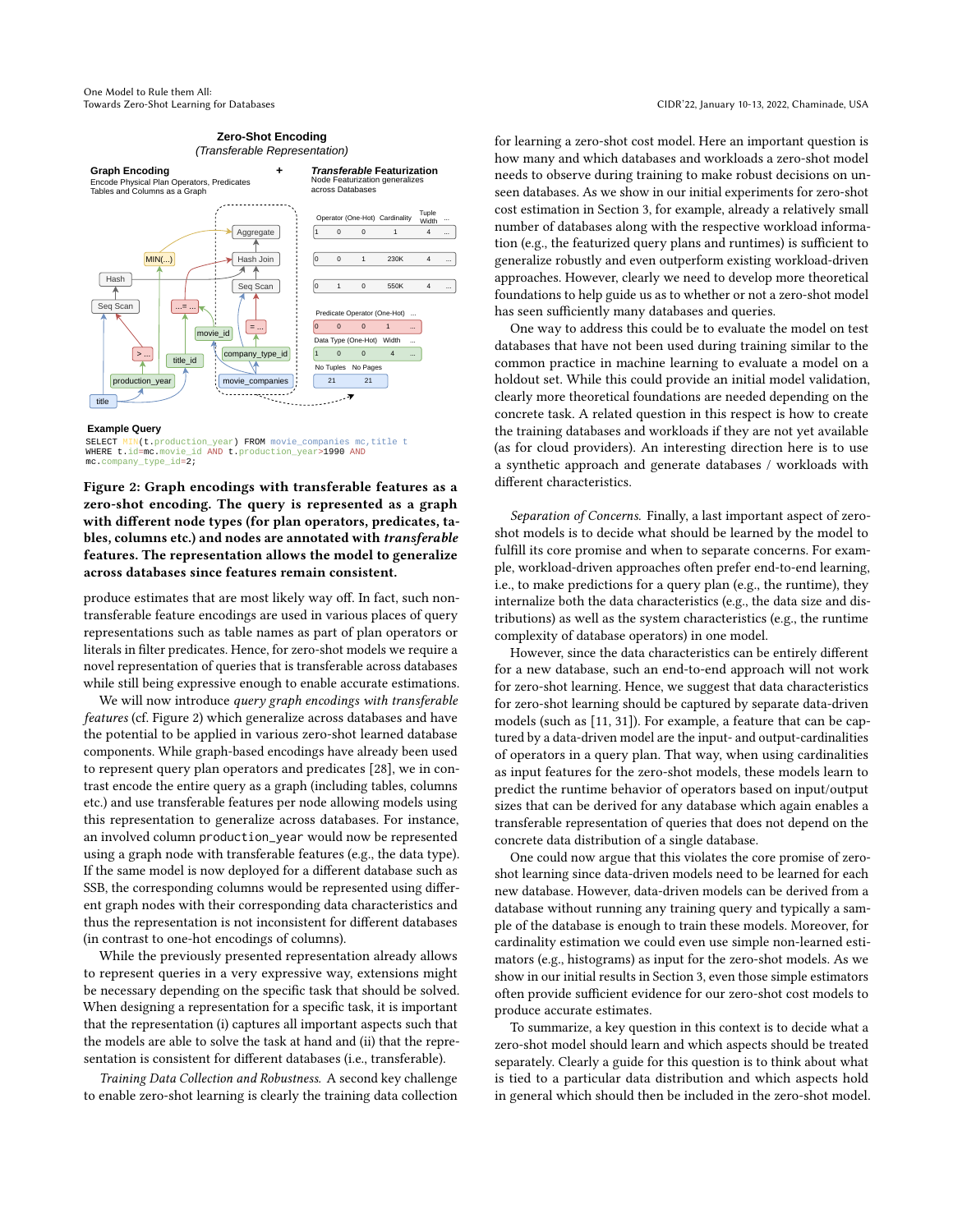Moreover, as we discuss later, for design tuning or query optimization another question is how to combine zero-shot models with optimization procedures or other learning approaches (e.g., value networks) to implement efficient search strategies.

#### <span id="page-3-0"></span>3 Case Study: Cost Estimation

In this case study, we demonstrate how zero-shot learning can be used for physical cost estimation. We envision this to be a potential core building block for zero-shot models for many other DBMS tasks as we discuss in the next section.

# 3.1 Zero-Shot Cost Estimation

The main promise of zero-shot cost estimation is that a trained model can predict the query runtime on a new database out-ofthe-box. In the following, we give a brief overview of how we implemented our initial prototype for zero-shot cost estimation for Postgres and contrast it to recent workload-driven approaches for cost estimation using the example query plan.

At the core, we use a transferable query representation as introduced in Figure [2](#page-2-0) and propose a new architecture to capture the graph structure. As depicted in the figure, each node in this graph represents a physical operator (as opposed to a logical operator) to capture the differences in runtime complexity during learning. In addition, we use nodes to represent involved tables, columns, aggregations and predicates whereas for each node we use transferable features. For instance, the movie\_companies table uses generalizable features such as the number of tuples and pages. Note that for state-of-the-art workload-driven learning, the table would instead be represented as a one-hot encoded vector which does not enable generalization across databases as discussed before.

Moreover, as mentioned before, for zero-shot models we want the model to learn the general runtime behavior of operators in a DBMS (i.e., system characteristics). Hence, the zero-shot model should learn system characteristics separate from data characteristics. This is very different from workload-driven models which learn both aspects end-to-end in one model as mentioned before. For instance, workload-driven models include the values involved in filter predicates (e.g., 1990) in the featurization of a query and thus learn the selectivity of the filter operation implicitly. In contrast, for zero-shot models we only encode the predicate structure (to represent the general computational complexity) and explicitly use estimated cardinalities from a data-driven model or the query optimizer as input.

Finally, a last important aspect is our proposed model architecture as well as the learning and inference procedure for a featurized plan. Here, we exploit that the graph encoding results in DAGs where the root node of the plan are also the root nodes of the DAGs. The learning overall happens in three steps: we first encode the features of the individual nodes in a fixed-size hidden vector (the initial hidden states). The hidden states of the individual plan nodes are afterwards combined using a bottom-up message passing phase in the DAG. Finally, the hidden state of the root node is fed into a multilayer perceptron (MLP) which predicts the final runtime. In particular in the message passing phase, the DAG is traversed bottom up. The hidden states of the children are summed up (similar to the DeepSets [\[33\]](#page-6-22) architecture) and combined with the hidden state of the parent node using an MLP to update the

hidden state. This process is repeated until the root node is reached and the information of the entire tree is combined. For inference to make a prediction for a query plan on a new database, a new DAG is constructed using the node-specific MLPs and the features are propagated through the tree up to the root node which then predicts the runtime for the new query.

#### 3.2 Initial Evaluation

Setup and Baselines In an initial experiment, we trained a zeroshot cost estimation model on workloads we executed on a set of publicly available datasets that cover a range of databases with a different number of tables and database sizes. We then predicted the runtimes for a workload on an entirely unseen database to validate that zero-shot cost estimation can provide high accuracies.

As baselines, we used state-of-the-art workload-driven approaches for cost estimation. In particular, we used the end-to-end model of [\[28\]](#page-6-2) called E2E and the MSCN architecture [\[13\]](#page-6-0) that was initially proposed for cardinality estimation. In addition, we use a simple linear model that obtains actual runtimes from the internal cost metric of the Postgres optimizer (called Scaled Optimizer Cost).

Training of Baselines and Zero-Shot Models For the workloaddriven models, we collected training data of different sizes ranging from a small training set size of 100 queries up to very large training sets with 50, 000 queries (similar to [\[28\]](#page-6-2)). Note, that for every new database such training queries need to be executed and the runtimes need to be collected before a workload-driven model can be trained. Moreover, if the database is updated and data characteristics change, the training data collection needs to be repeated.

For training the zero-shot model, we also need to collect training data. Overall, this gathering of the training data is clearly a significant effort. However, as mentioned before this is a one-time effort and the resulting model can be reused across different databases.

To decide which number of training databases and workloads is sufficient, we evaluated the performance on a holdout test database as we added additional training databases. For each of the training databases we randomly generated 5, 000 training queries which we used as training data. After 19 databases, the performance stagnated and we can thus conclude that already a moderate number of training databases is sufficient for zero-shot models to generalize. In total the workload size for zero-shot learning was thus in a similar ballpark compared to the maximum size we used for training the workload-driven baselines. Moreover, the queries for zero-shot learning and workload-driven learning were similar and covered up to five-way joins with up to five numerical and categorical predicates and up to three aggregates. However, different from a workload-driven model, the zero-shot model was not trained on the database it should make a prediction on.

Initial Results To evaluate the trained models, we used our zeroshot model as well as the other baselines to predict the runtimes of the commonly used scale, synthetic and job-light benchmarks [\[13\]](#page-6-0) on the IMDB database. For zero-shot models, we show two versions: one that that uses the Postgres cardinalities as input as well as one version, which uses exact cardinalities (as an upper baseline to show how accurate zero-shot models can become).

As a result, we report the commonly used Q-error which is the factor the predicted runtime deviates from the true runtime. The advantage of zero-shot learning over workload-driven approaches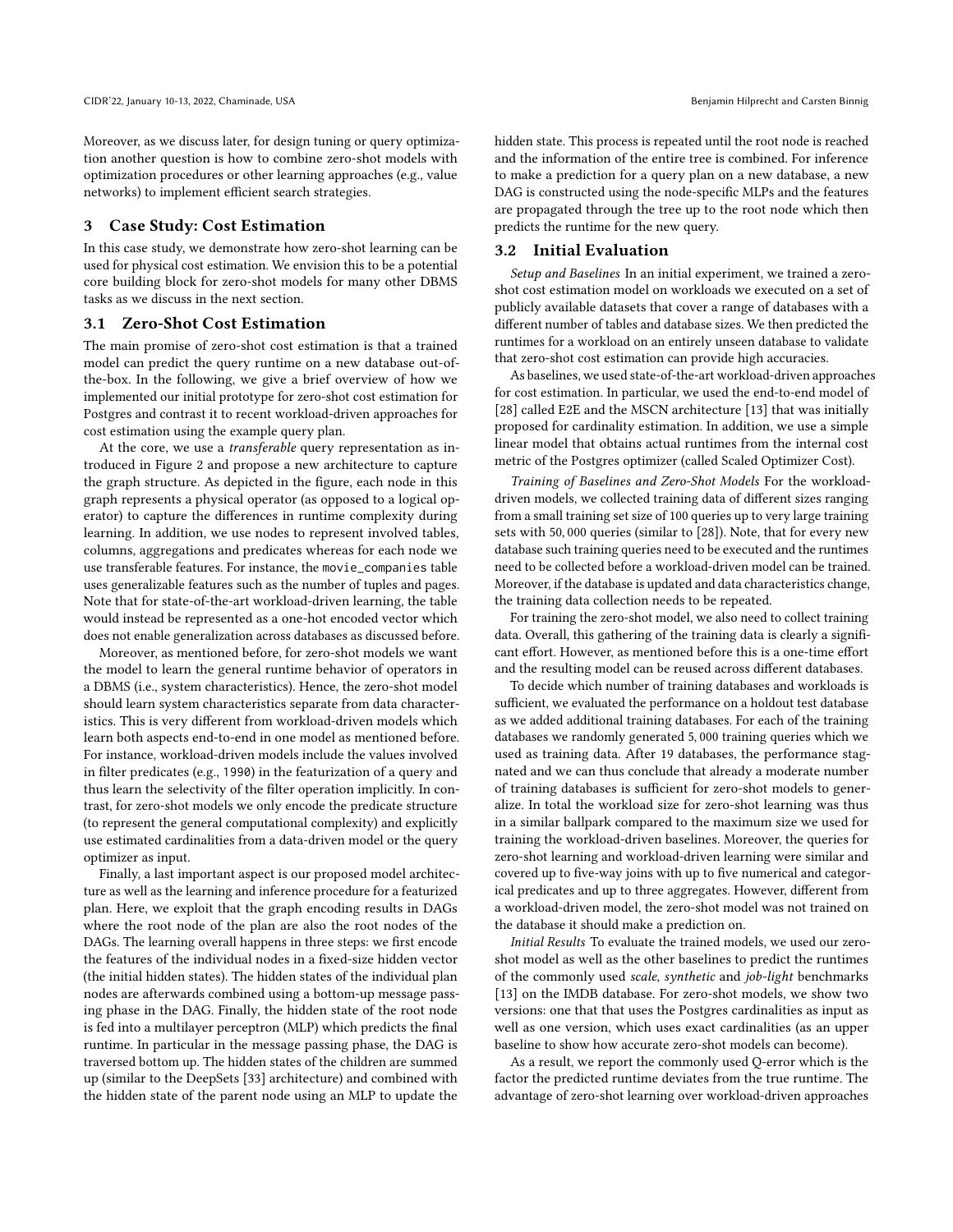One Model to Rule them All:

<span id="page-4-1"></span>

Figure 3: Estimation Errors of Workload-Driven Models for a varying Number of Training Queries compared with Zero-Shot Cost Models. The zero-shot models were trained using query executions on entirely different databases and thus do not require any queries on the IMDB database. In contrast, even the most accurate workload-driven model (E2E) requires approximately  $10<sup>4</sup>$  query executions on an unseen database for a comparable performance with zero-shot models which is roughly equivalent to 13 hours of executed workload. Since zero-shot models do not require any additional queries it is significantly cheaper to deploy them for a new database.

is that no queries on the test database are required for training. To demonstrate this tradeoff, we vary the number of training queries that can be used for the workload-driven baselines and compare the accuracy with zero-shot learning in Figure [3.](#page-4-1) Overall, zero-shot learning can predict the runtimes very accurately. Since the IMDB dataset was never used for one of the training queries this shows, that zero-shot learning can generalize to unseen databases. Interestingly, even the zero-shot model using only cardinality estimates of the Postgres optimizer is still very accurate.

In contrast, the workload-driven E2E models [\[28\]](#page-6-2) are less accurate than zero-shot models even for a large set of training queries on the IMDB database for the scale and synthetic benchmarks. For the simpler job-light queries that rarely contain range predicates, the E2E model is on par with the zero-shot model for the larger training sets. However, still the E2E models cannot match the performance of zero-shot learning with exact cardinalities. In addition, we note that the MSCN models are significantly less accurate since they use a much simpler featurization based on one-hot encodings (and not a tree-based featurization). Moreover, note that even though we repeated all measurements multiple times and report the median there are still some peaks in the reported Q-errors of MSCN due to a particularly high variance.

While our initial results are promising, in future we plan to conduct more extensive experiments that show the robustness of zero-shot learning in several dimensions (e.g., more complex queries but also other databases).

# <span id="page-4-0"></span>4 Beyond Cost Estimation

In the following, we will discuss how zero-shot models can be extended beyond cost estimation.

# 4.1 Physical Design and Knob Tuning

A first clear extension of zero-shot cost models as described in Section [3](#page-3-0) is to allow them to support a so called "What-If" mode. This enables zero-cost models to predict the runtime of a query given a certain physical design or a database configuration (also called knob configuration). For example, one could then ask the model how the runtime of a query changes if a certain index would exist or how the runtime changes if the buffer size would be increased.

Both these tasks — physical design and knob tuning — are classical problems of DBMSs that have been addressed in the past already by using optimization approaches [\[1,](#page-6-23) [5,](#page-6-24) [4,](#page-6-25) [24,](#page-6-26) [25\]](#page-6-27). However, the main problem was that these approaches relied on inexact cost

estimates coming from classical optimizer cost models that were extended to support a "What-If" mode. For that reason, recent approaches have suggested to use workload-driven learning  $-$  in many cases reinforcement learning [\[34,](#page-6-16) [18,](#page-6-17) [16,](#page-6-28) [10,](#page-6-18) [2,](#page-6-29) [30,](#page-6-30) [26\]](#page-6-31). While these approaches have been shown to be more accurate than the more classical approaches, they again need to first run training queries under different physical layouts or knob configurations for every new database.

Hence, to avoid these high-training costs for every new database one could use a zero-shot cost model in a "What-If" mode. To show the feasibility of this direction, we extended our zero-shot cost model to support also decisions towards index tuning. At the core, the zero-shot model for index tuning should be able to support predictions of the runtime as if a certain index would exist in a database. For training a zero-shot cost model that can answer such questions, we again used the 19 databases as training data that we also used in Section [3.](#page-3-0) However, we additionally created a random but fixed set of indexes per database before running the training queries. The zero-shot cost model could recognize for which training query an index was used since the physical operators in a query plan change (e.g., an index scan instead of a table scan was used). The zero-shot model could thus learn how the runtime changes for query plans, which use an index scan compared to query plans which do not use an index scan.

For showing that the learned model could estimate the runtime of queries correctly given a certain index, we again use the IMDB database for the evaluation that the zero-shot model had not seen before. For testing, we asked the model to estimate the runtime of queries if an index would exist again for randomly selected attributes of queries. The estimation errors for zero-shot learning for this workload are given in Table [1](#page-5-1) (last line). As we can see, the estimations are still very accurate but clearly the maximum Q-error increases compared to the results for zero-shot cost models in Section [3](#page-3-0) before (upper lines).

To further improve the quality of zero-shot cost models for index tuning one might need to think about a more sophisticated workload sampling or provide additional characteristics for indexes (e.g., expected index height) as input features to a zero-shot model that could be derived with additional data-driven models. Furthermore, we think that we could use zero-shot models to build other design advisors (e.g., for materialized views) or support zero-shot knob tuning to select an optimal database configuration for a given workload without having seen the database for training. Finally, for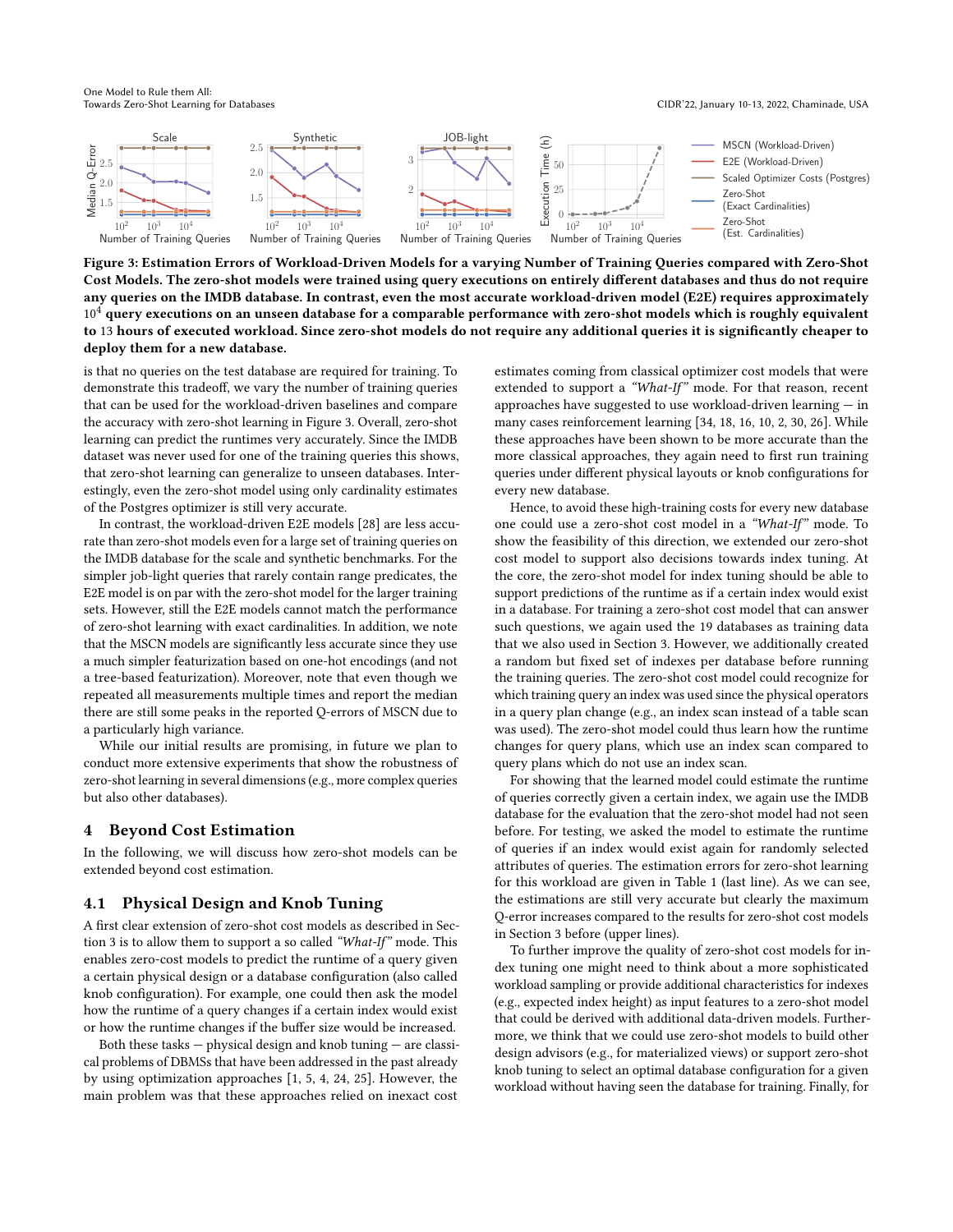<span id="page-5-1"></span>CIDR'22, January 10-13, 2022, Chaminade, USA Benjamin Hilprecht and Carsten Binnig

| Workload  | Zero-Shot (Exact Card.)<br>median<br>95th<br>max |      | Zero-Shot (Estimated Card.)<br>median<br>95th<br>max |      |      |       |
|-----------|--------------------------------------------------|------|------------------------------------------------------|------|------|-------|
| Scale     | 1.19                                             | 1.93 | 3.93                                                 | 1.26 | 2.46 | 4.70  |
| Synthetic | 1.17                                             | 1.90 | 4.40                                                 | 1.21 | 2.17 | 6.88  |
| JOB-light | 1.18                                             | 1.85 | 2.47                                                 | 1.33 | 2.56 | 4.00  |
| Index     | 1 21                                             | 2.51 | 10.73                                                | 133  | 3.59 | 24.62 |

Table 1: Estimation errors (Q-errors) of zero-shot models for index tuning (last line) compared to zero-shot cost models without What-if support (upper lines).

knob tuning one could also think about using zero-shot models to only guide the search initially to a good start configuration (i.e., to narrow down the search space) and then use online approaches for fine-tuning the knobs since knobs can be changed easily compared to the high cost of changing a physical layout.

# 4.2 Query Optimization

Another direction for zero-shot learning are end-to-end learned optimizers and not just the learning of cost models. Recently, it was also proposed to replace query optimizers that typically rely on heuristics (i.e., simple cost models) and manual engineering by machine learning models [\[21,](#page-6-6) [20,](#page-6-7) [15,](#page-6-8) [22\]](#page-6-9). While initial results are promising and even commercial optimizers can be outperformed by learned ones, current approaches are also dominated by reinforcement leaning or workload-driven learning in general. Again, all these approaches are database-dependent and cannot generalize to unseen databases. Moreover, for learning an optimizer a huge number of queries has to be executed to learn what is a good plan for a given query. We envision that this overhead for unseen databases can be eliminated completely using zero-shot learning.

An initial naïve approach for this could be to use the devised zero-shot cost estimation model to evaluate candidate plans and thus better guide the query optimizer to plans with low costs. For instance, zero-shot cost estimation models could be used in conjunction with classical dynamic programming or even approaches like Bao [\[20\]](#page-6-7). However, with more sophisticated approaches, we think that zero-shot learning could potentially replace classical heuristics like dynamic programming entirely by devising zero-shot value networks to learn search strategies for query optimization. Value networks [\[29\]](#page-6-32) have shown to learn policies that involve planningbased reasoning. This way, zero-shot query optimizers could come up with plans that classical optimizers would not have considered while avoiding the burden to run thousands of queries to train the learned optimizer for every new database.

#### 4.3 Discussion

In addition to design advisors, knob tuning, or database optimizers there are many more DBMS components that could benefit from zero-shot learning. For example, zero-shot cost models could be used to predict not only the runtime but also other aspects such as resource consumption and thus be used also for runtime decisions (e.g., query scheduling). Moreover, by extending the features of the "What-If" mode, we could also support hardware aspects and predict the runtime of queries on an unseen hardware, e.g., to select an optimal cloud instance for a given workload.

Another interesting question is how zero-shot learning should be integrated into the overall DBMS architecture. Here we envision a route where zero-shot cost models as presented in Section [3](#page-3-0) form a "kind-of" central brain in a DBMS that can be leveraged by various DBMS components that complement such a central component with more targeted models. These additional models could for example be zero-shot models that focus on learning particular search strategies or specific data-driven models to capture interesting data characteristics as we discussed before.

Finally, as mentioned before it can be beneficial to fine-tune a zero-shot model also on the unseen database. The resulting fewshot models leverage the observed workload on the database similar to workload-driven models and thus likely offer more accurate predictions. However, the main difference to workload-driven models is that our approach also offers accurate out-of-the-box predictions for unseen databases by using zero-shot models and also requires fewer queries for adaptation on an unseen database since the general system behavior is already internalized by the zero-shot model. As such, it is significantly more efficient to fine-tune a model for unseen databases than to train one from scratch every time as it is necessary for workload-driven models.

### <span id="page-5-0"></span>5 Looking into the Future

In this paper, we have shown a new approach for learned database components that can support new databases without running any training query on that database. Moreover, zero-shot models can be fine-tuned on the unseen database for more accurate predictions resulting in few-shot models. While we have focused on singlenode databases and classical database workloads in the first place, we believe that zero-shot models can be applied more broadly. One direction are distributed DBMSs where zero-shot models can be extended to support tasks such as to optimize a distributed data layout. Another direction is to extend zero-shot models for other types of data-intensive workloads (e.g., data streaming).

Moreover, when thinking more broadly, zero-shot models seem to also be an attractive model for any system builder and can be also used at various levels of granularity to predict the performance of individual components (e.g., very fine-grained on the data structure and algorithm level) or very coarse-grained (at the system level). For example, when being used for data structures and algorithms, zero-shot models would be an efficient vehicle for self-designing data structures [\[12\]](#page-6-33). To conclude, we think that zero-shot learning opens up many avenues of research since it provides not only a more sustainable way to build learnable system components but it also seems to be a general paradigm that can be applied more broadly and at different levels.

#### 6 Acknowledgments

We thank the reviewers for their feedback and comments. This research and development project is funded by the German Federal Ministry of Education and Research (BMBF) within the "The Future of Value Creation – Research on Production, Services and Work" program and managed by the Project Management Agency Karlsruhe (PTKA). The author is responsible for the content of this publication. In addition, the research was partly funded by the Hochtief project AICO (AI in Construction), the HMWK cluster project 3AI (The Third Wave of AI), as well as the DFG Collaborative Research Center 1053 (MAKI). Finally, we want to thank the Amazon Redshift team for valuable discussions.